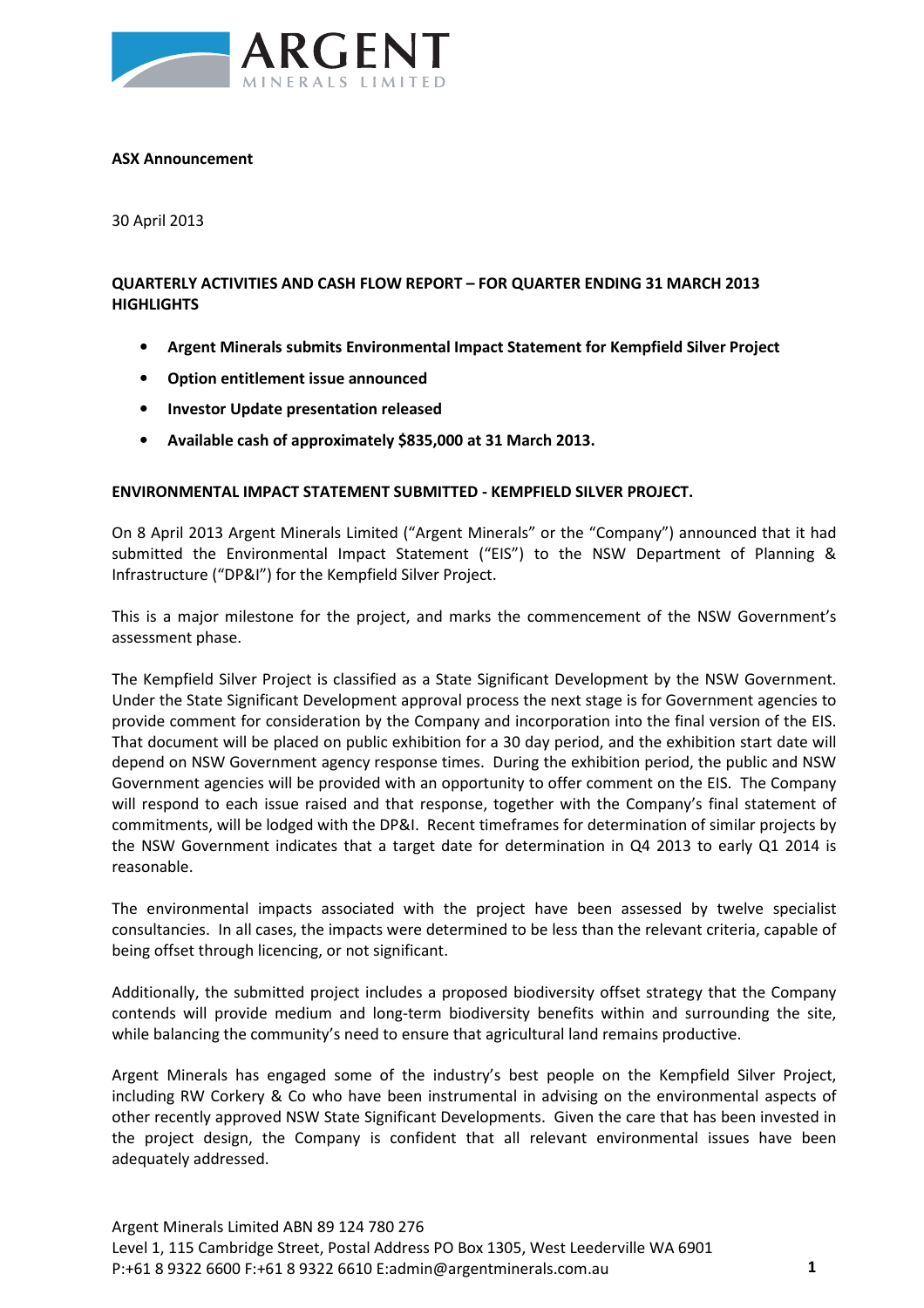

#### **OPTIONS ENTITLEMENT ISSUE**

On 13 March 2013 the Company announced an options entitlement issue. Eligible shareholders of Argent Minerals who are registered shareholders of the Company at the close of ASX trading on the Record Date will in summary be offered the following:

- **ENTITLEMENT: One (1) Option for Every Two (2) Shares Held at the Record Date**  The options will be offered to all eligible shareholders of Argent Minerals who are registered shareholders at the close of ASX trading on the Record Date. The Record Date will be determined by the Directors of Argent Minerals in accordance with the ASX Listing Rules. **OPTION TYPE: Incentive Option** (see description under "Exercise Price" heading below). Argent
- Minerals will issue one (1) **Incentive<sup>1</sup> Option** for every two (2) shares held at the record date ("**Option**").
- **ISSUE PRICE:** Options will be issued at a price of **\$0.01 per Option to shareholders who accept the Options offer.**
- **ISSUE DATE:** The **Issue Date** will be determined by the Directors of Argent Minerals according to the Terms & Conditions of the Disclosure Document under which the Options will be issued.
- **TERM:** The Options will be exercisable on any business day on or before the expiry of a **30 month term from the date of issue** ("**Expiry Date**").
- **ASX LISTING:** The Company will apply to ASX to have the **Options listed for Official Quotation** ("**Listing**").
- **EXERCISE PRICE:** The Options will have an **Exercise Price of \$0.175** throughout the Term of the Option **("Exercise Price")**.

A detailed timetable for the Options Entitlement Issue, including confirmation of the record date ("**Record Date**"), will be announced by the Company in due course. A disclosure document will be made available when the Options are offered by the Company.

Investors are reminded that anyone wishing to acquire Options under the proposed entitlement issue will need to ensure that they are registered shareholders of Argent Minerals on the Record Date and complete an application form that will accompany the disclosure document.

Argent Minerals Limited ABN 89 124 780 276

l

Level 1, 115 Cambridge Street, Postal Address PO Box 1305, West Leederville WA 6901 P:+61 8 9322 6600 F:+61 8 9322 6610 E:admin@argentminerals.com.au **2**

 $^1$  An Incentive Option provides the Option holder the right but not the obligation to purchase the underlying asset (one Argent Minerals ordinary share) at the agreed Exercise Price, on any ASX business day on or before the option Expiry Date throughout the term of the option.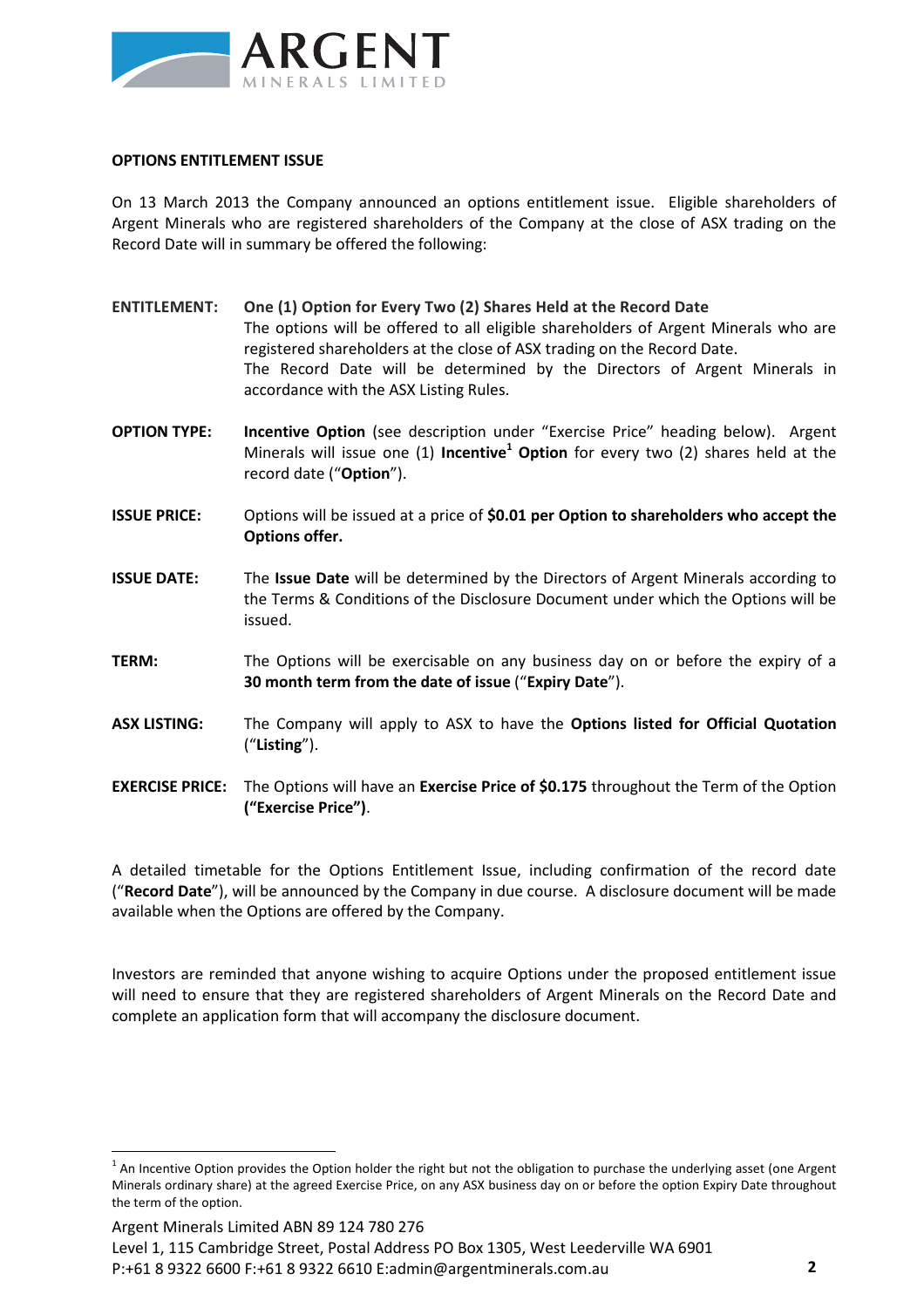

## **INVESTOR UPDATE PRESENTATION**

On 1 March 2013 Argent Minerals released the Investor Update presentation and commenced road shows. Highlights of the presentation include:

- **Argent Minerals business model and historical exploration performance** 
	- Near term producer focus with significant exploration upside potential
- **Updated Resource Statements** 
	- o Kempfield (including silver equivalent calculation)
	- o Mt. Dudley (new shallow gold feedstock potential 3.5 km from Kempfield)
- **Kempfield staged approach commencing with Stage 1 low cost heap leach operation** 
	- o Significantly reduced initial capex now \$67M
	- $\circ$  C1 direct cash costs of \$16.60 per silver bullion ounce<sup>2</sup>
	- $\circ$  Significant leverage to the silver price details provided
- **Potentially significant Kempfield exploration upside** 
	- o Volcanic Massive Sulphide feeder zone potential identified by Professor Ross Large
	- o High priority drill targets established within Kempfield Silver Project area
	- o Shallow gold feedstock potential also identified within 10 km radius

The Investor Update presentation also highlighted exploration progress for the West Wyalong and Sunny Corner projects. At West Wyalong, four untested porphyry copper gold targets have been identified, and at Sunny Corner, soil geochemistry analysis has identified the potential for 3 shallow gold deposits less than 7 km to the north west of the historic VMS silver/polymetallic mine site.

As the Company continues to focus on the Kempfield Silver Project as its highest priority, it is reducing cash outlays by either eliminating, reducing, or deferring non-core expenditures. The West Wyalong Joint Venture and Farmin Agreement was amended on 28 March 2013 to defer the date by which Argent Minerals is required to have invested the balance of \$750,000 in project expenditure in order to achieve a 51% interest. This date has been amended from 30 June to 31 December 2013, which is now also more closely aligned with the date for completing the minimum regulatory expenditures under the tenement exploration licence – 9 January 2014. Having invested \$492,200 to date in the project, Argent Minerals will achieve a 51% interest by investing a further \$257,800 by 31 December 2013. The date and additional amount for achieving a 70% interest were also amended from 30 June 2014/\$400,000 to 31 December 2014/\$450,000 respectively.

## **APPENDIX 5B CASH FLOW REPORT**

 $\overline{a}$ 

The Appendix 5B cash flow report follows.

Argent Minerals Limited ABN 89 124 780 276

Level 1, 115 Cambridge Street, Postal Address PO Box 1305, West Leederville WA 6901 P:+61 8 9322 6600 F:+61 8 9322 6610 E:admin@argentminerals.com.au **3**

<sup>&</sup>lt;sup>2</sup> Direct cash costs (C1) per ounce of silver net of gold credits calculated at \$1,500/oz of gold.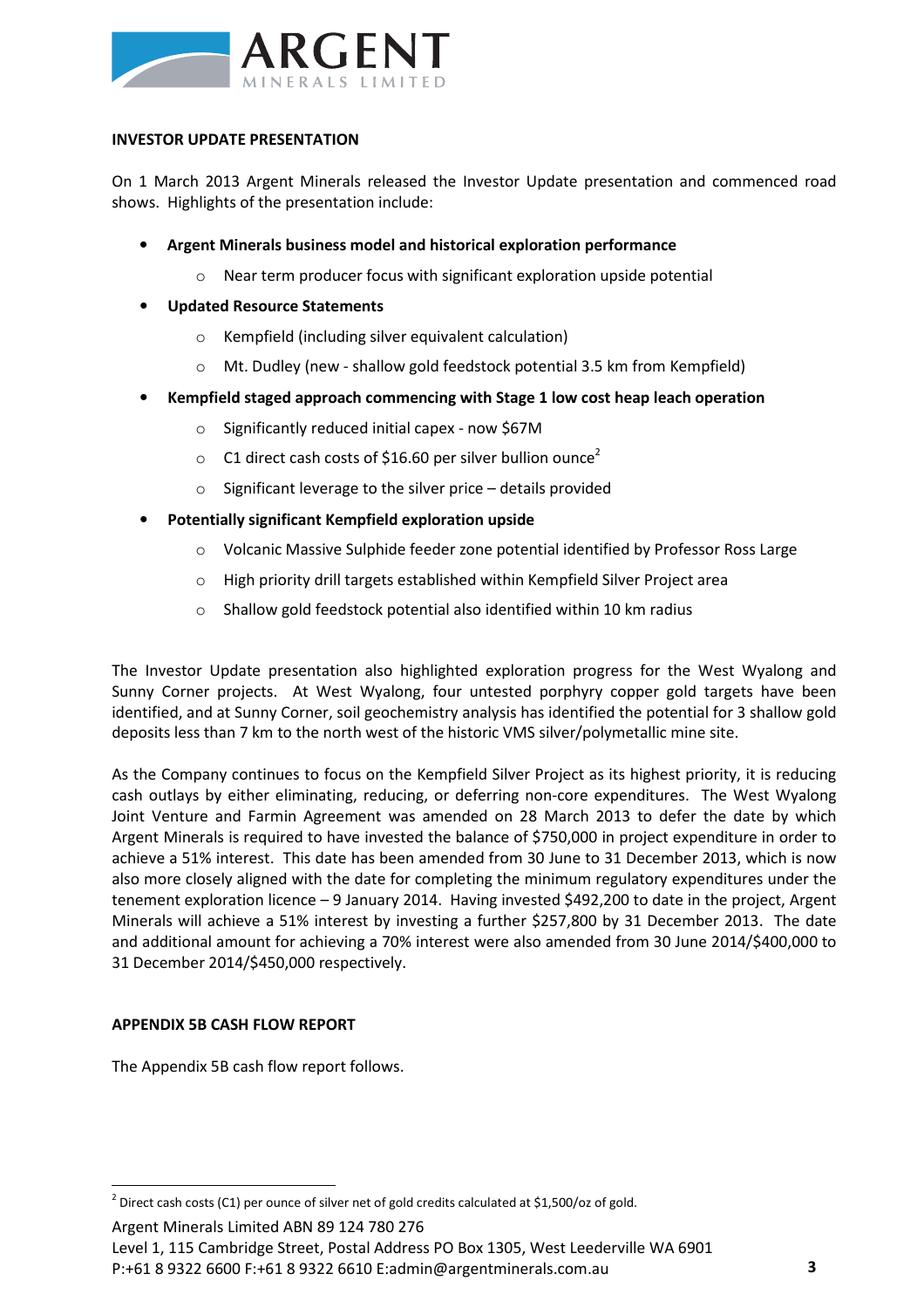

#### **For further information, please contact:**

David Busch Managing Director **Argent Minerals Limited**  M: 0415 613 800 E: david.busch@argentminerals.com.au James Moses Media and Investor Relations **Mandate Corporate**  M: 0420 991 574 E: James@mandatecorporate.com.au

#### **Competent Person Statements**

The information in this report that relates to Exploration Results is based on information compiled by Dr Vladimir David who is a member of the Australian Institute of Geoscientists, and a full-time employee of Argent Minerals, and who has sufficient experience relevant to the style of mineralisation and type of deposit under consideration and to the activities being undertaken to qualify as a Competent Person as defined in the 2004 Edition of the "Australasian Code for Reporting Exploration Results, Mineral Resources and Ore Reserves" (JORC Code). Dr. David consents to the inclusion in the report of the matters based on the information in the form and context in which it appears.

#### **Disclaimer**

Certain statements contained in this announcement, including information as to the future financial or operating performance of Argent Minerals and its projects, are forward-looking statements that:

- may include, among other things, statements regarding targets, estimates and assumptions in respect of mineral reserves and mineral resources and anticipated grades and recovery rates, production and prices, recovery costs and results, capital expenditures, and are or may be based on assumptions and estimates related to future technical, economic, market, political, social and other conditions;

- are necessarily based upon a number of estimates and assumptions that, while considered reasonable by Argent Minerals, are inherently subject to significant technical, business, economic, competitive, political and social uncertainties and contingencies; and,

- involve known and unknown risks and uncertainties that could cause actual events or results to differ materially from estimated or anticipated events or results reflected in such forward-looking statements.

Argent Minerals disclaims any intent or obligation to update publicly any forward-looking statements, whether as a result of new information, future events or results or otherwise. The words "believe", "expect", "anticipate", "indicate", "contemplate", "target", "plan", "intends", "continue", "budget", "estimate", "may", "will", "schedule" and similar expressions identify forward-looking statements.

All forward looking statements made in this announcement are qualified by the foregoing cautionary statements. Investors are cautioned that forward-looking statements are not guarantees of future performance and accordingly investors are cautioned not to put undue reliance on forward-looking statements due to the inherent uncertainty therein.

Financial derivatives is a highly complex and high risk field. Investors should obtain their own independent advice.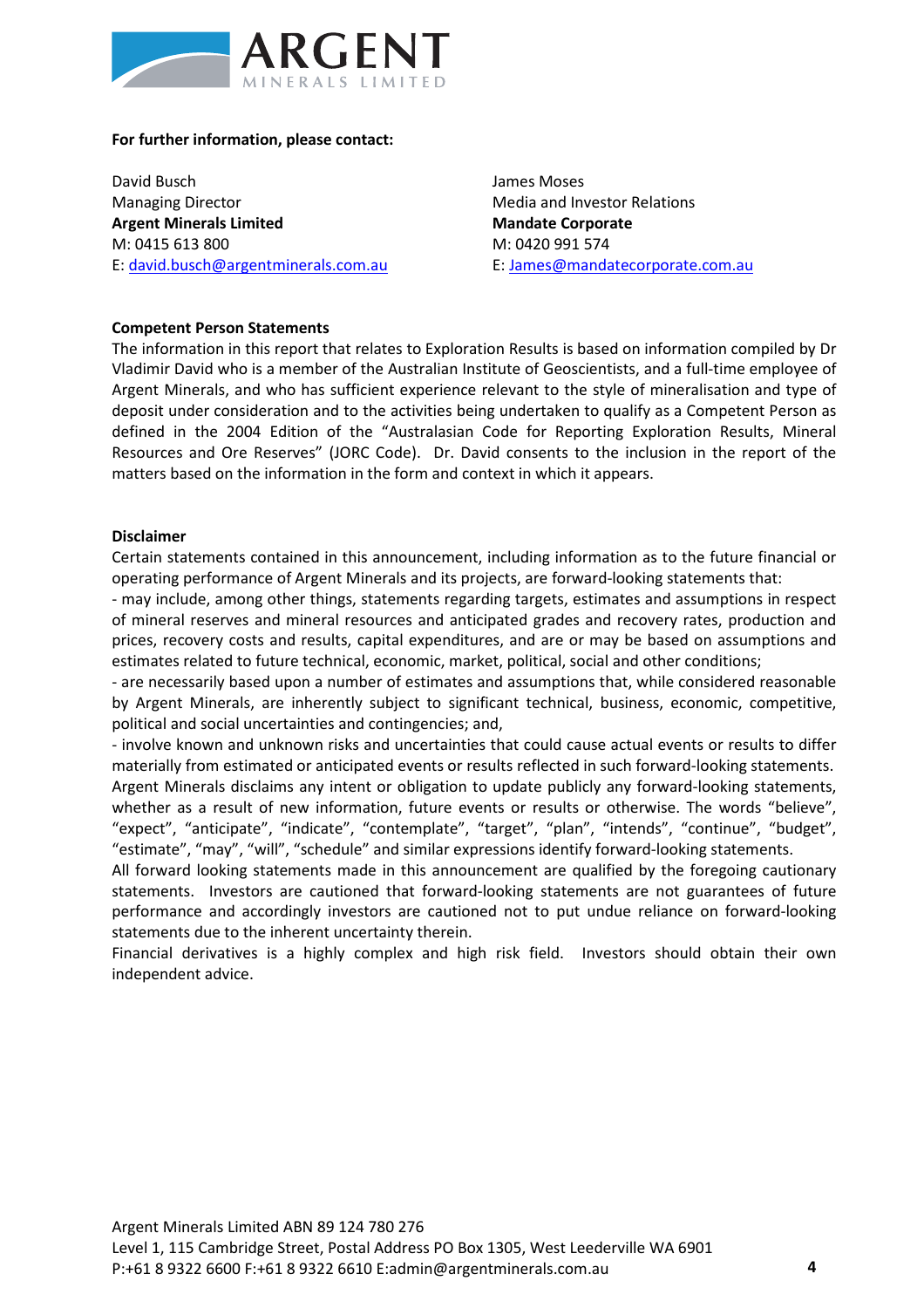*Rule 5.3* 

# **Appendix 5B**

# **Mining exploration entity quarterly report**

Introduced 01/07/96 Origin Appendix 8 Amended 01/07/97, 01/07/98, 30/09/01, 01/06/10, 17/12/10

#### Name of entity

Argent Minerals Limited

89 124 780 276 2013 2013 2014 2015 2017 2018 2019

ABN **ABN** Quarter ended ("current quarter")

Year to date

Current quarter

## **Consolidated statement of cash flows**

|      | Cash flows related to operating activities                                        | \$A'000       | (9 months)<br>\$A'000 |  |
|------|-----------------------------------------------------------------------------------|---------------|-----------------------|--|
| 1.1  | Receipts from product sales and related<br>debtors                                |               |                       |  |
| 1.2  | (a) exploration & evaluation<br>Payments for<br>(b) development<br>(c) production | (93)<br>(639) | (250)<br>(1,895)      |  |
|      | (d) administration                                                                | (155)         | (685)                 |  |
| 1.3  | Dividends received                                                                |               |                       |  |
| 1.4  | Interest and other items of a similar nature<br>received                          | 12            | 65                    |  |
| 1.5  | Interest and other costs of finance paid                                          |               |                       |  |
| 1.6  | Income taxes (paid)/refunded                                                      |               |                       |  |
| 1.7  | Other - GST                                                                       | 12            | 113                   |  |
|      | - R&D Tax Incentive                                                               |               | 144                   |  |
|      |                                                                                   |               |                       |  |
|      | <b>Net Operating Cash Flows</b>                                                   | (863)         | (2,508)               |  |
|      | Cash flows related to investing activities                                        |               |                       |  |
| 1.8  | Payment for purchases of: (a) prospects                                           |               |                       |  |
|      | (b) equity investments                                                            |               |                       |  |
|      | (c) other fixed assets                                                            |               | (2)                   |  |
| 1.9  | Proceeds from sale of:<br>(a) prospects                                           |               |                       |  |
|      | (b) equity investments                                                            |               |                       |  |
|      | (c) other fixed assets                                                            |               |                       |  |
| 1.10 | Loans to other entities                                                           |               |                       |  |
| 1.11 | Loans repaid by other entities                                                    |               |                       |  |
| 1.12 | Other                                                                             |               |                       |  |
|      | Net investing cash flows                                                          |               | (2)                   |  |
| 1.13 | Total operating and investing cash flows                                          |               | (2,510)               |  |

<sup>+</sup> See chapter 19 for defined terms.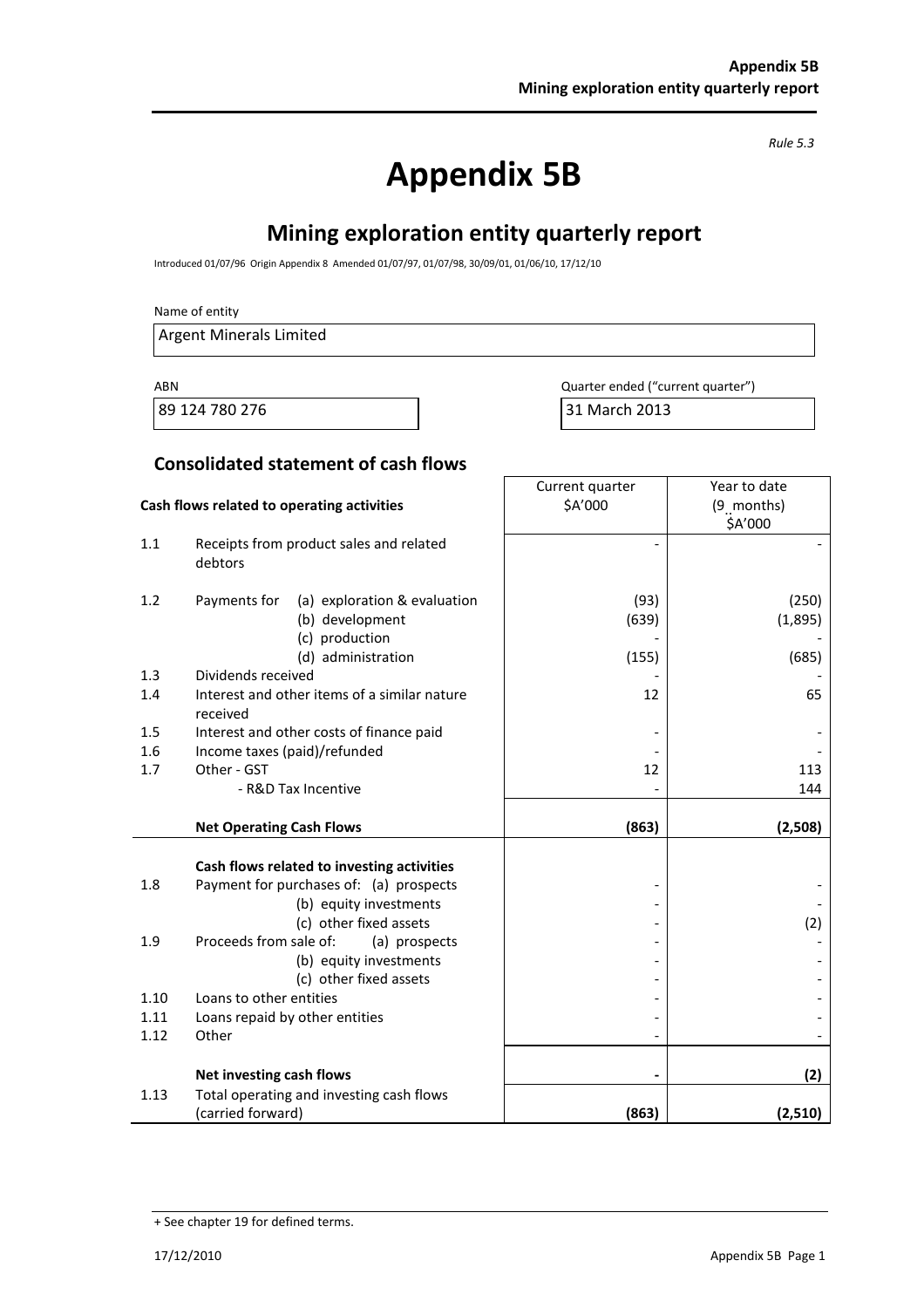| 1.13 | Total operating and investing cash flows<br>(brought forward) | (863)                    | (2,510) |
|------|---------------------------------------------------------------|--------------------------|---------|
|      |                                                               |                          |         |
|      | Cash flows related to financing activities                    |                          |         |
| 1.14 | Proceeds from issues of shares, options, etc.                 | -                        |         |
| 1.15 | Proceeds from sale of forfeited shares                        |                          |         |
| 1.16 | Proceeds from borrowings                                      |                          |         |
| 1.17 | Repayment of borrowings                                       |                          |         |
| 1.18 | Dividends paid                                                |                          |         |
| 1.19 | Other (provide details if material)                           |                          |         |
|      | Net financing cash flows                                      | $\overline{\phantom{a}}$ |         |
|      |                                                               |                          |         |
|      | Net increase (decrease) in cash held                          | (863)                    | (2,510) |
| 1.20 | Cash at beginning of quarter/year to date                     | 1,698                    | 3,345   |
| 1.21 | Exchange rate adjustments to item 1.20                        |                          |         |
| 1.22 | Cash at end of quarter                                        | 835                      | 835     |

## **Payments to directors of the entity and associates of the directors Payments to related entities of the entity and associates of the related entities**

|      |                                                                  | Current quarter<br>\$A'000 |
|------|------------------------------------------------------------------|----------------------------|
| 1.23 | Aggregate amount of payments to the parties included in item 1.2 | 162                        |
| 1.24 | Aggregate amount of loans to the parties included in item 1.10   |                            |
|      |                                                                  |                            |

### 1.25 Explanation necessary for an understanding of the transactions

|                                                             | \$'000 |  |
|-------------------------------------------------------------|--------|--|
| Directors fees and remuneration                             | 143    |  |
| Accounting, corporate, bookkeeping and secretarial services | 15.    |  |
| <b>Engineering Consulting</b>                               |        |  |
|                                                             |        |  |

## **Non-cash financing and investing activities**

2.1 Details of financing and investing transactions which have had a material effect on consolidated assets and liabilities but did not involve cash flows

N/A

#### 2.2 Details of outlays made by other entities to establish or increase their share in projects in which the reporting entity has an interest

N/A

<sup>+</sup> See chapter 19 for defined terms.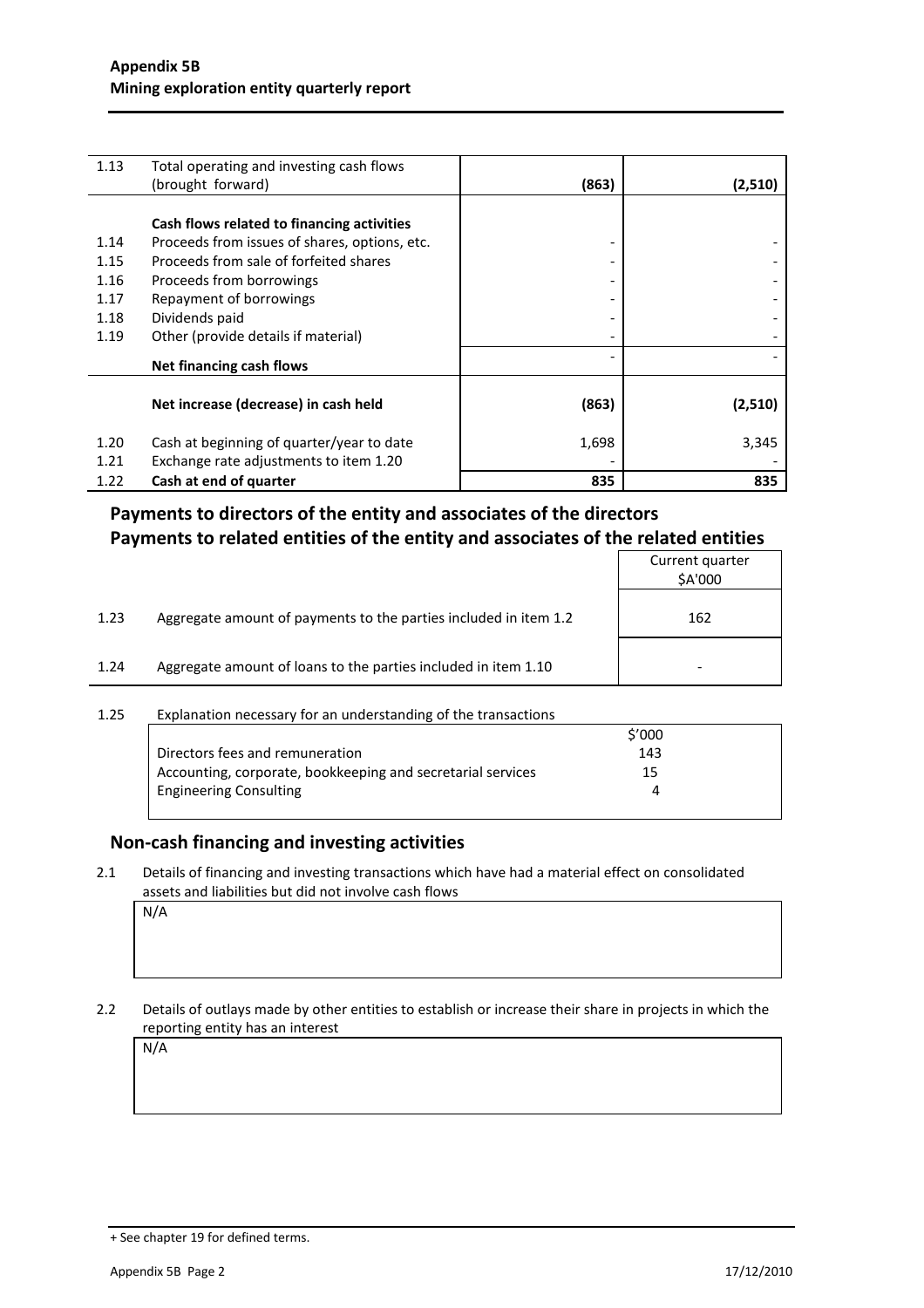## **Financing facilities available**

*Add notes as necessary for an understanding of the position.* 

|     |                             | Amount available<br>\$A'000 | Amount used<br>\$A'000 |
|-----|-----------------------------|-----------------------------|------------------------|
| 3.1 | Loan facilities             |                             |                        |
|     |                             | <b>NIL</b>                  | <b>NIL</b>             |
| 3.2 | Credit standby arrangements |                             |                        |
|     |                             | NIL                         | <b>NIL</b>             |

## **Estimated cash outflows for next quarter**

|     |                            | \$A'000 |
|-----|----------------------------|---------|
| 4.1 | Exploration and evaluation | 260     |
| 4.2 | Development                |         |
| 4.3 | Production                 |         |
| 4.4 | Administration             | 252     |
|     | <b>Total</b>               | 514     |

## **Reconciliation of cash**

J.

| Reconciliation of cash at the end of the quarter (as<br>shown in the consolidated statement of cash flows) to<br>the related items in the accounts is as follows. |                                           | Current quarter<br><b>SA'000</b> | Previous quarter<br>\$A'000 |
|-------------------------------------------------------------------------------------------------------------------------------------------------------------------|-------------------------------------------|----------------------------------|-----------------------------|
| 5.1                                                                                                                                                               | Cash on hand and at bank                  | 6                                | 17                          |
| 5.2                                                                                                                                                               | Deposits at call                          | 829                              | 1,681                       |
| 5.3                                                                                                                                                               | Bank overdraft                            |                                  |                             |
| 5.4                                                                                                                                                               | Other (provide details)                   |                                  |                             |
|                                                                                                                                                                   | Total: cash at end of quarter (item 1.22) | 835                              | 1,698                       |

## **Changes in interests in mining tenements**

|     |                                                                     | Tenement<br>reference | Nature of interest<br>(note (2)) | Interest at<br>beginning<br>of quarter | Interest at<br>end of<br>quarter |
|-----|---------------------------------------------------------------------|-----------------------|----------------------------------|----------------------------------------|----------------------------------|
| 6.1 | Interests in mining<br>tenements relinquished,<br>reduced or lapsed | N/A                   |                                  | $\overline{\phantom{a}}$               |                                  |
| 6.2 | Interests in mining<br>tenements acquired or<br>increased           | N/A                   |                                  |                                        |                                  |

<sup>+</sup> See chapter 19 for defined terms.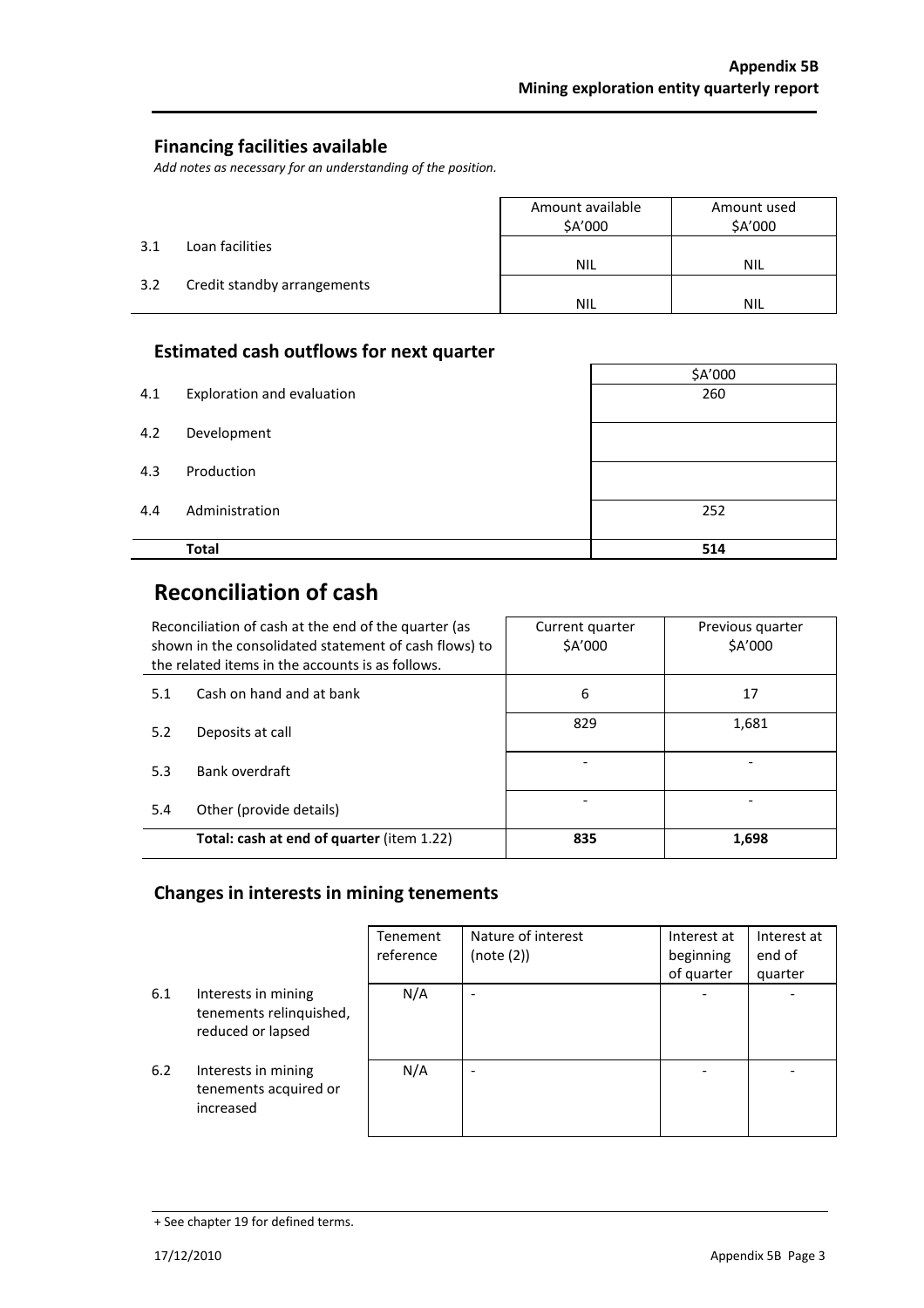## **Issued and quoted securities at end of current quarter**

*Description includes rate of interest and any redemption or conversion rights together with prices and dates.* 

|       |                                 | Total number                 | Number quoted            | Issue price per<br>security (see note | Amount paid up per<br>security (see note 3) |
|-------|---------------------------------|------------------------------|--------------------------|---------------------------------------|---------------------------------------------|
|       |                                 |                              |                          | 3) (cents)                            | (cents)                                     |
| $7.1$ | Preference                      |                              |                          |                                       |                                             |
|       | *securities                     |                              |                          |                                       |                                             |
|       | (description)                   |                              |                          |                                       |                                             |
| 7.2   | Changes during                  |                              |                          |                                       |                                             |
|       | quarter<br>(a) Increases        |                              |                          |                                       |                                             |
|       | through issues                  |                              |                          |                                       |                                             |
|       | (b) Decreases                   |                              |                          |                                       |                                             |
|       | through returns                 |                              |                          |                                       |                                             |
|       | of capital, buy-                |                              |                          |                                       |                                             |
|       | backs,                          |                              |                          |                                       |                                             |
|       | redemptions                     |                              |                          |                                       |                                             |
| 7.3   | *Ordinary                       |                              |                          |                                       |                                             |
|       | securities                      | 141,700,493                  | 141,700,493              | N/A                                   | N/A                                         |
| 7.4   | Changes during                  | $\overline{a}$               | $\overline{\phantom{a}}$ | $\overline{a}$                        |                                             |
|       | quarter                         |                              |                          |                                       |                                             |
|       | (a) Increases                   |                              |                          |                                       |                                             |
|       | through issues                  |                              |                          |                                       |                                             |
|       | (b) Decreases                   |                              |                          |                                       |                                             |
|       | through returns                 |                              |                          |                                       |                                             |
|       | of capital, buy-<br>backs       |                              |                          |                                       |                                             |
| 7.5   | *Convertible                    | $\overline{\phantom{0}}$     | $\overline{a}$           | $\overline{\phantom{a}}$              |                                             |
|       | debt securities                 |                              |                          |                                       |                                             |
|       | (description)                   |                              |                          |                                       |                                             |
| 7.6   | Changes during                  |                              |                          |                                       |                                             |
|       | quarter                         |                              |                          |                                       |                                             |
|       | (a) Increases                   |                              |                          |                                       |                                             |
|       | through issues<br>(b) Decreases |                              |                          |                                       |                                             |
|       | through                         |                              |                          |                                       |                                             |
|       | securities                      |                              |                          |                                       |                                             |
|       | matured,                        |                              |                          |                                       |                                             |
|       | converted                       |                              |                          |                                       |                                             |
| 7.7   | <b>Options</b>                  |                              |                          | Exercise price                        | Expiry date                                 |
|       | (description and                |                              |                          |                                       |                                             |
|       | conversion                      |                              |                          |                                       |                                             |
| 7.8   | factor)<br>Issued during        | $\qquad \qquad \blacksquare$ | $\overline{\phantom{a}}$ | $\overline{\phantom{a}}$              | $\overline{\phantom{0}}$                    |
|       | quarter                         |                              |                          |                                       |                                             |
| 7.9   | <b>Exercised during</b>         | $\overline{\phantom{0}}$     | $\overline{\phantom{a}}$ | $\overline{\phantom{a}}$              | $\qquad \qquad \blacksquare$                |
|       | quarter                         |                              |                          |                                       |                                             |
| 7.10  | <b>Expired during</b>           | 2,000,000                    | $\overline{\phantom{a}}$ | \$0.178                               | 28 February 2013                            |
|       | quarter                         |                              |                          |                                       |                                             |
| 7.11  | <b>Debentures</b>               |                              |                          |                                       |                                             |
|       | (totals only)                   |                              |                          |                                       |                                             |

<sup>+</sup> See chapter 19 for defined terms.